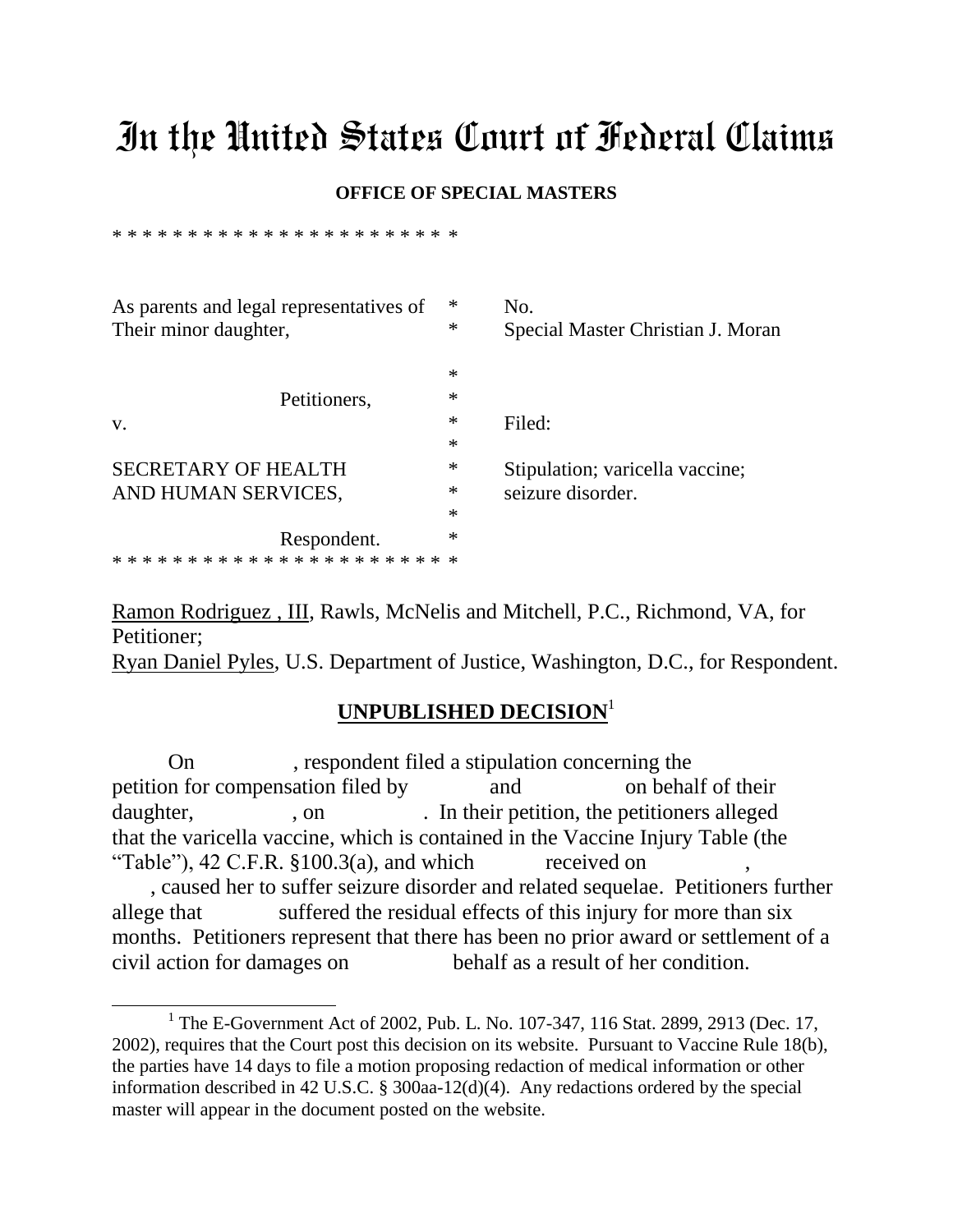Respondent denies that the varicella vaccine caused to suffer seizure disorder and related sequelae, or any other injury.

Nevertheless, the parties agree to the joint stipulation, attached hereto as Appendix A. The undersigned finds said stipulation reasonable and adopts it as the decision of the Court in awarding damages, on the terms set forth therein.

Damages awarded in that stipulation include:

a. A lump sum of **\$8,231.67**, which amount represents reimbursement of a State of Medicaid lien, in the form of a check payable jointly to petitioners and

Petitioners agree to endorse this payment to the State;

b. A lump sum of **\$14,432.69**, which amount represents reimbursement of a second State of Medicaid lien, in the form of a check payable jointly to petitioners and

Petitioners agree to endorse this payment to the State;

c. A lump sum of **\$5,821.27,** which amount represents reimbursement of a third State of Medicaid lien, in the form of a check payable jointly to petitioners and